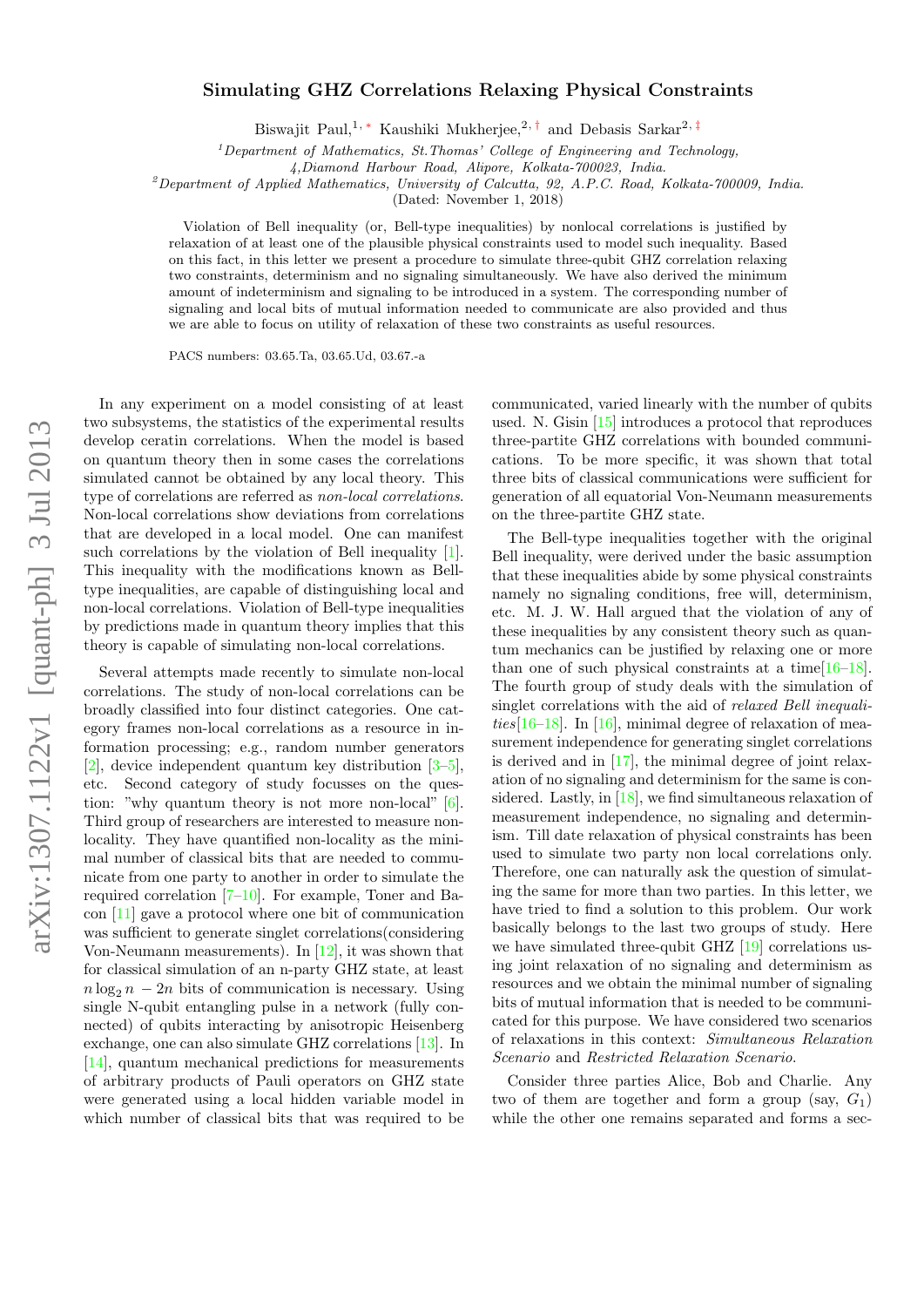ond group (say,  $G_2$ ). In the first scenario, signaling can take place in all possible directions between  $G_1$  and  $G_2$ . But in the second scenario, signaling is restricted to communications in some possible directions between the two groups only. Without loss of generality, we consider two subcases in this scenario : (i) Charlie sends a signal either one /or to both of Alice and Bob; (ii) Charlie receives a signal to either one /or from both of Alice and Bob. This scenario is thus a special case of the previous scenario as

any one of the three parties either sends a signal to (first subcase) or receives a signal from (second subcase) either one/or both of the remaining parties at a time.

Now, the degree of signaling is defined as the maximum shift possible in an underlying marginal probability distribution for one group, due to the alteration of measurement settings by the other. It may be formulated as [\[17\]](#page-3-17):

$$
S_{i \to jk} := \sup_{x_i, x'_i, x_j, x_k, a_j, a_k, \lambda} |p^{(jk)}(a_j, a_k | x_i, x_j, x_k, \lambda) - p^{(jk)}(a_j, a_k | x'_i, x_j, x_k, \lambda)|, \tag{1}
$$

$$
S_{ij \to k} := \sup_{x_i, x'_i, x_j, x'_j, x_k, a_k, \lambda} |p^{(k)}(a_k | x_i, x_j, x_k, \lambda) - p^{(k)}(a_k | x'_i, x'_j, x_k, \lambda)|,
$$
(2)

$$
\forall i, j, k \in \{1, 2, 3\} \text{ and } i \neq j \neq k.
$$

where  $x_i \in \{0, 1\}, \forall i$  and  $a_i \in \{-1, 1\}, \forall i$  denotes the measurement settings and outcomes of Alice (for,  $i=1$ , Bob (for,  $i=2$ ) and Charlie (for,  $i=3$ ), respectively. Clearly,  $S_{ij\rightarrow k}$ ,  $S_{i\rightarrow jk} \geq 0$ ,  $\forall i, j, k \in \{1, 2, 3\}$  and  $i \neq j \neq j$ k. For  $S_{ij\rightarrow k} > 0$ , group  $G_1$  sends a signal to  $G_2$  and  $G_2$ sends signal to  $G_1$  if  $S_{i\rightarrow jk} > 0$ . The overall degree of signaling, for the whole system is defined as,

$$
S := \max_{i,j,k} \{ S_{i \to jk}, \, S_{ij \to k} \}, \, \forall i, j, k \in \{1, 2, 3\} \text{ and } i \neq j \neq k.
$$
\n(3)

The degree of indeterminism of an underlying model may be defined as the measure of deviation of the marginal probabilities from the deterministic values 0 and 1. The local degrees of indeterminism may be defined as the smallest positive numbers  $I_{ij}$  and  $I_i$  such that the corresponding marginal probabilities lie in [0,  $I_{ij}$ ]  $\bigcup$  [1 –  $I_{ij}$ , 1] and [0,  $I_i$ ]  $\bigcup$  [1 –  $I_i$ , 1] respectively [\[17\]](#page-3-17), i.e.,

 $I_{ij}$  :=

$$
\sup_{\{x_i, x_j, \lambda\}} \min_{\{a_i, a_j\}} \{ p^{(ij)}(a_i, a_j | x_i, x_j, \lambda), 1 - p^{(ij)}(a_i, a_j | x_i, x_j, \lambda) \}
$$
\n(4)

$$
I_i\,:=\,\,
$$

$$
\sup_{\{x_i,\lambda\}} \min_{\{a_i\}} \{ p^{(i)}(a_i | x_i, \lambda), 1 - p^{(i)}(a_i | x_i, \lambda) \}, \qquad (5)
$$

$$
\forall i, j \in \{1, 2, 3\} \text{ and } i \neq j.
$$

Hence  $I_{ij}$  (or,  $I_i$ ) = 0 if and only if the corresponding marginal is deterministic. The overall degrees of indeterminism for the system may be defined as,

$$
I := \max_{i,j} \{ I_{ij}, I_i \}, \forall i, j \in \{1, 2, 3\} \text{ and } i \neq j. \tag{6}
$$

Complementary Relation between Signaling and Indeterminism: Due to signaling, any deviation in a marginal probability value  $p^{(ij)}$  or,  $p^{(i)}(\forall i)$  must either retain the value in the same subinterval [0, I] (or  $[1 - I, 1]$ ) for  $S < 1-2I$  or, shift it across the gap between the subintervals  $(S \geq 1 - 2I)$ . This provide us the relation:  $I \ge \min\{S, (1-S)/2\}.$ 

Svetlichny Inequality  $[20]$ : This Bell-type inequality (for three party correlations) can distinguish 2/1 party non-locality from three party non-locality.

<span id="page-1-2"></span>
$$
\langle X_1 X_2 X_3' \rangle + \langle X_1 X_2' X_3 \rangle + \langle X_1' X_2 X_3 \rangle + \langle X_1' X_2' X_3 \rangle
$$
  
+ 
$$
\langle X_1' X_2 X_3' \rangle + \langle X_1 X_2' X_3' \rangle - \langle X_1 X_2 X_3 \rangle - \langle X_1' X_2' X_3' \rangle
$$
  

$$
\leq S.
$$
 (7)

 $(x_j, \lambda)$ , violation of Svetlichny inequality is used to simulate GHZ where  $\langle X_1 X_2 X_3 \rangle$  has its usual meaning;  $S \leq 4$  for 2/1 party non-local correlations;  $8 \geq S > 4$  for three party party non-local correlations;  $\delta \geq \delta > 4$  for three party<br>non-locality. For GHZ correlations  $S = 4\sqrt{2}$  [\[21\]](#page-3-20). This correlations. For that we first sketch Svetlichny inequality in simultaneous relaxation scenario.

> *Theorem 1*: For any underlying model having values of indeterminism and signaling of at most  $I$  and  $S$ ,  $S = \mathcal{S}(I, S)$ , where, for  $S < 1 - 2I$ ,

$$
\begin{aligned} \mathcal{S}(I, S) &= 4 + 12I \quad \text{for } 0 \le I \le 2/9, \\ &= 48I - 4 \quad \text{for } 2/9 \le I < 1/4, \end{aligned} \tag{8}
$$
\n
$$
= 8 \quad \text{for } 1/4 \le I \le 1/2,
$$

<span id="page-1-0"></span>and for  $S \geq 1 - 2I$ ,

<span id="page-1-1"></span>
$$
\mathcal{S}(I,S) = 8.\t(9)
$$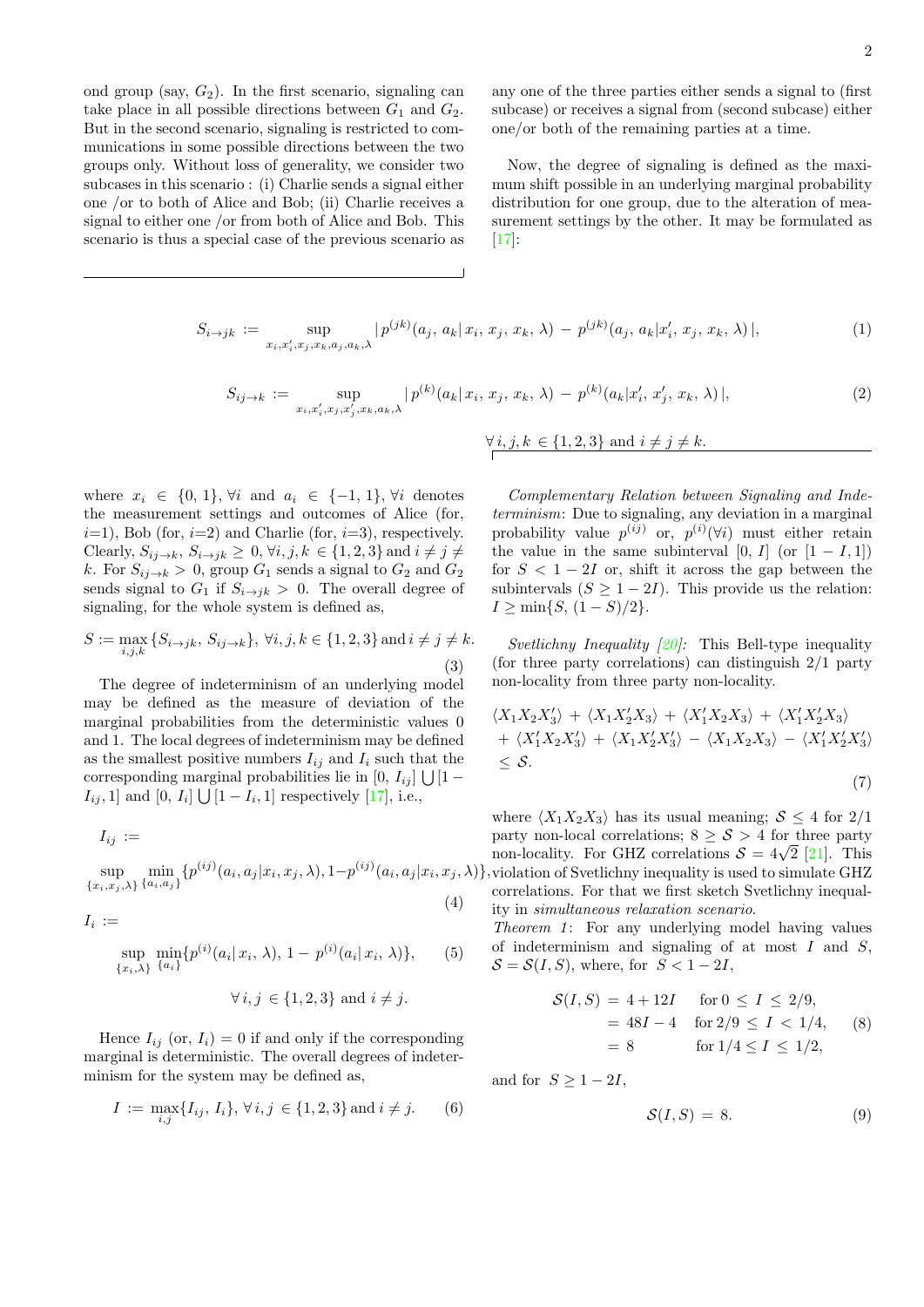3

Proof. See Appendix.

For deterministic no signaling model Eq. $(8)$  and Eq. $(9)$ reduce to the original Svetlichny inequality[\(7\)](#page-1-2).

Simulation of GHZ correlations: If V denotes the amount of violation of Eq.[\(7\)](#page-1-2),  $S(I, S) \geq 4 + V$ . By Eq.[\(8\)](#page-1-0), this results to  $I \geq I_V$  and/or  $S \geq S_V$  where

<span id="page-2-0"></span>
$$
I_V := V/12; \ S_V := 1 - V/6 \text{ for } 0 \le I \le 2/9,
$$
  
\n
$$
I_V := 1/6 + V/48; \ S_V := 2/3 - V/24 \text{ for } 2/9 \le I < 1/4.
$$
\n
$$
(10)
$$

For GHZ correlations,  $V = 4\sqrt{2} - 4$  [\[21\]](#page-3-20). Hence if  $0 \leq I \leq 2/9$ , at least 0.13 amount of indeterminism must be induced in the underlying marginal probability distribution of the system containing  $G_1$  and  $G_2$  and/or at least 0.72 amount of signaling must be communicated between  $G_1$  and  $G_2$ ; if  $2/9 \leq I \leq 1/4$ , at least 0.20 amount of indeterminism and/or at least 0.59 amount of signaling is required.

Quantifying Non-locality: There is an information theoretic interpretation of the above equation [\(10\)](#page-2-0). The number of non-local signaling bits of mutual information required to communicate between two groups to simulate GHZ correlations quantifies non-locality [\[22\]](#page-3-21). From equations  $(4)$ ,  $(5)$ ,  $(6)$ , we find there is an underlying probability distribution of marginals which is closed to the distribution  $(I, 1 - I)$  and correspondingly the Shannon entropy which measures the content of information is close to  $H(I) = -I \log_2 I - (1 - I) \log_2 (1 - I) [17]$  $H(I) = -I \log_2 I - (1 - I) \log_2 (1 - I) [17]$ . Again considering the equations  $(1), (2), (3)$ , with the choice of one of the groups measurement procedures, the other one will obtain a marginal probability distribution  $(p, 1-p)$ or  $(p+S, 1-p-S)$ . If we consider both are equiprobable, then the mutual information that can be communicated between two groups is given by [\[17\]](#page-3-17),

$$
J(p, p+S; 1/2, 1/2) = H(\frac{p}{2} + \frac{p+S}{2}) - \frac{1}{2}(H(p) + H(p+S)),
$$

where J attains minimum for  $p = \frac{1-S}{2}$ . Thus the capacity of a binary symmetric channel based on the maximum probability shift  $S$ , due to signaling is  $C(S)$ , given by  $C(S) = 1 - H(\frac{1-S}{2})$  [\[17\]](#page-3-17) bits per joint measurement. So, by Eq. $(10)$ ,

$$
C(S_V) = 0.43 \quad \text{for } 0 \le I \le 2/9,
$$
  
= 0.71 \quad \text{for } 2/9 \le I < 1/4 \tag{11}

where  $C(S_V)$  is the channel capacity. This gives the minimal number of non-local signaling bits to be sent from one group to the other.

Next we try to generate GHZ correlations under restricted relaxation scenario.

<span id="page-2-1"></span>1st sub case: Here Svetlichny inequality takes the form: Theorem 2: For  $S_{3\to 12} > 0$ ;  $S_{i3\to k} > 0$   $(i, k \in \{1, 2\}; i \neq 1)$ k),  $S = S(I, S)$  gets modified as:

$$
\mathcal{S}(I, S) = 4 + 8I \quad \text{for } S < 1 - 2I
$$
\n
$$
= 8 \quad \text{for } S \ge 1 - 2I \tag{12}
$$

Proof: From the restrictions imposed by the statement of the theorem, one obtain the tight upper bound,

<span id="page-2-2"></span>
$$
J \ge 2(1 - 2I)
$$
 for  $S < 1 - 2I$   
\n $\ge 0$  for  $S \ge 1 - 2I$  (13)

Equality is obtained for  $S < 1 - 2I$ , for example, when  $m_{i1} = m_{i3} = m_{i6} = 0$  (for  $i = 1, ..., 8$ ),  $m_{i2} = 0$  (for  $i = 1, \ldots, 6$ ,  $m_{i4} = 1 - m_{i5} = I$  (for  $i = 1, \ldots, 6$ ),  $m_{i2} = m_{i4} = 1 - m_{i5} = I$  (for  $i = 7, 8$ ) and for  $S \ge 1 - 2I$ , when  $m_{i1} = m_{i3} = m_{i6} = 0$  (for  $i = 1, ..., 8$ ),  $m_{i2} = 0$ (for  $i = 1, \ldots, 6$ ),  $m_{i4} = 1 - m_{i5} = I$  (for  $i = 1, \ldots, 6$ ),  $m_{i2} = m_{i4} = m_{i5} = 0$  (for  $i = 7, 8$ ). Hence Eq.[\(12\)](#page-2-1) follows by using  $(Eq.(13)$  $(Eq.(13)$  and  $Eq.(17))$  $Eq.(17))$  $Eq.(17))$ .

2nd sub case: We now frame Svetlichny inequality in this scenario as follows:

Theorem 3: For  $S_{12\to 3} > 0$ ;  $S_{i\to j3} > 0$   $(i, j \in \{1, 2\}; i \neq j)$ j),  $S = S(I, S)$  gets modified as:

$$
S(I, S) = 4 + 4I \quad \text{for } S < 1 - 2I
$$
\n
$$
= 8 \quad \text{for } S \ge 1 - 2I \tag{14}
$$

Proof: This is analogous to the proof of Theorem 2.

Comparison between different scenarios for  $S < 1 -$ 2I case:  $S(I, S)$  for Simultaneous Relaxation Scenario lies in [4, 6.66] for  $0 \le I \le \frac{2}{9}$ ; [6.66, 8) for  $\frac{2}{9} \le I < \frac{1}{4}$ ; {8} for  $\frac{1}{4} \le I < \frac{1}{2}$  (see FIG. 1, where X represents  $S$  for simultaneous relaxation scenario). So maximum violation is obtained in this scenario for  $S < 1 - 2I$ . But maximum violation is not obtained for Restricted *Relaxation Scenario* where S lies in [4, 8) and [4, 6) for 1st sub case and 2nd sub case respectively (see FIG. 1, where Y and Z represent  $S$  for these two subcases of Restricted relaxation scenario respectively).



FIG. 1: The upper bounds  $S(I, S)$  for Simultaneous Relaxation Scenario and Restricted Relaxation Scenario (1st sub case, 2nd sub case) are plotted for  $S < 1-2I$  case.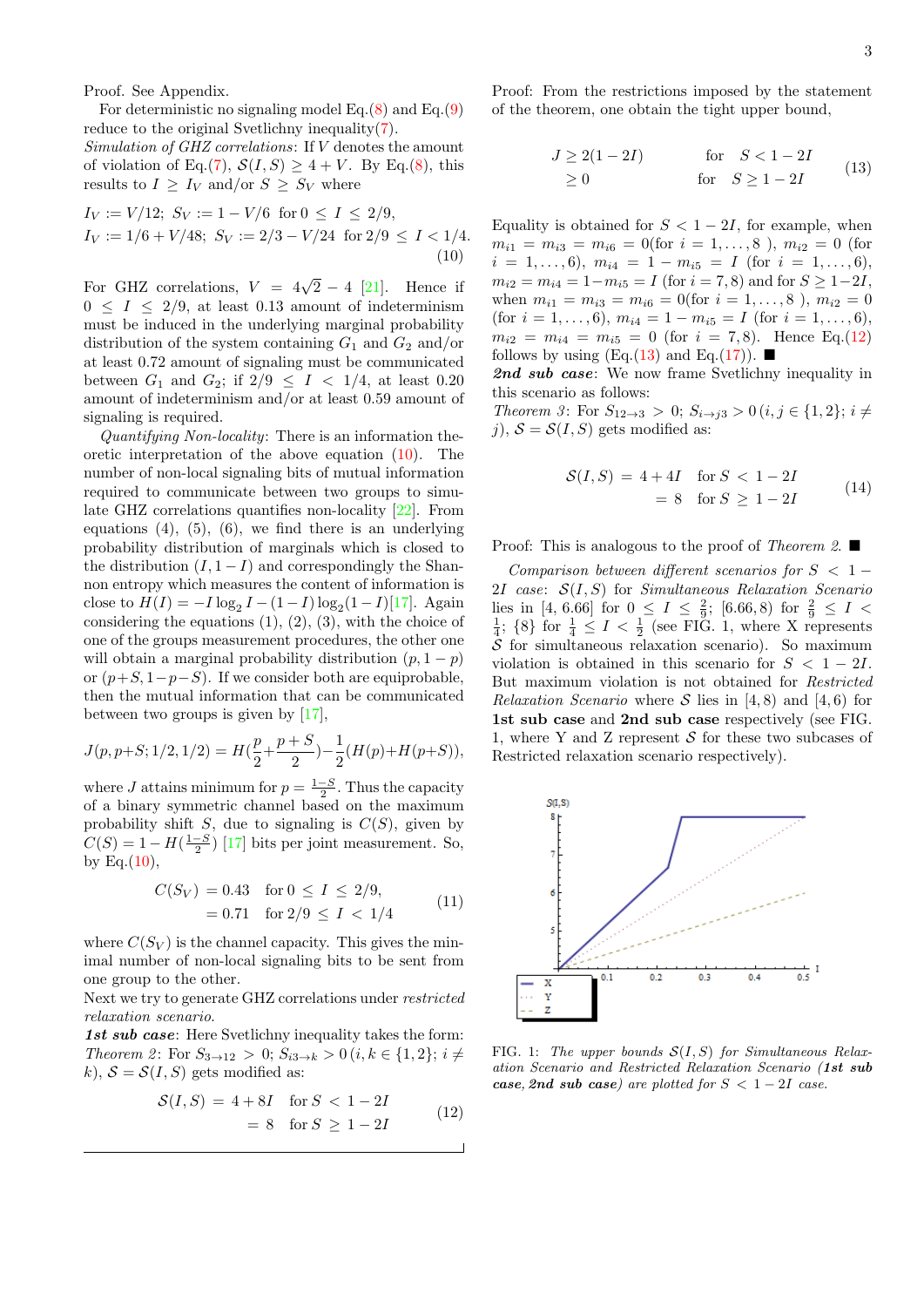Minimal Requirements for Simulation of GHZ Correlations

| $I \ge I_V := V/8$ and/or $S \ge S_V := 1 - V/4$ $ I_V = 0.20$ and/or $S_V = 0.58$<br>0.73<br>0.27<br>$I \ge I_V := V/4$ and/or $S_V := 1 - V/2$ $ I_V = 0.41$ and/or $S_V = 0.17$<br>0.97<br>0.03<br>$\mathbf{z}$ | Subcases Minimal Requirement Of Relaxation $(I_V, S_V)$ Minimal Amount Of Relaxation Signaling Bits Local Bits |  |  |  |
|--------------------------------------------------------------------------------------------------------------------------------------------------------------------------------------------------------------------|----------------------------------------------------------------------------------------------------------------|--|--|--|
|                                                                                                                                                                                                                    |                                                                                                                |  |  |  |
|                                                                                                                                                                                                                    |                                                                                                                |  |  |  |

Conclusion: From all those we have been discussed above, it can now safely be concluded that this work introduces a generalized procedure to simulate not only GHZ but any tripartite non-local correlations using relaxation of two physical constraints of determinism and no signaling in a system. We have given the minimal degrees of joint relaxations of no signaling and determinism required for simulation of tripartite GHZ correlations. For this, we have considered two scenarios: one in which physical constraints are relaxed for all the three parties at a time and another scenario where partial relaxation takes place, i.e., constraints are not relaxed at least for one party at a time. We have also given a measure of non local bits (in terms of signaling bits of mutual information and also the corresponding number of local bits hence focusing on the trade-off between the two) required to be communicated for this purpose. Apart from its importance as a possible way to generate GHZ correlations, this work may be considered as a step towards introducing procedures to simulate multi-party correlations via relaxation of physical constraints. Besides, in simultaneous relaxation scenario, the maximal violation of any tripartite bell-type inequality is obtained in the region  $S < 1-2I$  (for  $1/4 < I < 1/2$ ) unlike that in the bipartite case where maximal violation of CHSH inequality is obtained only when the marginals  $(p)$  lie across the gap  $(S \leq 1-2I)$  [\[17\]](#page-3-17). But in restricted relaxation scenario, maximal violation is obtained only across the gap. This is indeed a striking feature, the reason for which is not apparent and can be explored further.

Acknowledgement: The authors thank Ajoy Sen for interesting and helpful discussions relating to the topic of this work. The author KM also acknowledges the financial support by University Grants Commission(UGC), New Delhi.

- <span id="page-3-1"></span>† Electronic address: kaushiki [mukherjee@rediffmail.com](mailto:kaushiki_mukherjee@rediffmail.com)
- <span id="page-3-2"></span>‡ Electronic address: [dsappmath@caluniv.ac.in](mailto:dsappmath@caluniv.ac.in)
- <span id="page-3-3"></span>[1] J. S. Bell, Physics **1, 195** (1964).
- <span id="page-3-4"></span>[2] S. Pironio, A. Acin, S. Massar, A. B. de la Giroday, D. N. Matsukevich, P. Maunz, S. Olmschenk, D. Hayes, L. Luo, T. A.Manning, et al., Nature 464, 1021 (2010).
- <span id="page-3-5"></span>[3] J. Barrett, L. Hardy, and A. Kent, Phys. Rev. Lett. 95, 010503 (2005).
- [4] A. Acin, N. Brunner, N. Gisin, S. Massar, S. Pironio, and V. Scarani, Phys. Rev. Lett. 98, 230501 (2007).
- <span id="page-3-6"></span>[5] S. Pironio, A. Acin, N. Brunner, N. Gisin, S. Massar, and V. Scarani, New J. Phys. 11, 045021 (2009).
- <span id="page-3-7"></span>[6] S. Popescu, Nature Physics 2, 507 (2006).
- <span id="page-3-8"></span>[7] T. Maudlin, Proceedings of the 1992 Meeting of the Philosophy of Science Association (D. Hull, M. Forbes, and K. Okruhlik, Philosophy of Science Association, East Lansing, MI, 1992), vol. 1, pp. 404–417.
- [8] G. Brassard, R. Cleve, and A. Tapp, Phys. Rev. Lett. 83, 1874 (1999).
- [9] M. Steiner, Phys. Lett. A **270**, 239 (2000).
- <span id="page-3-9"></span>[10] N. Gisin and B. Gisin, Phys. Lett. A **260**, 323 (1999).
- <span id="page-3-10"></span>[11] B. F. Toner and D. Bacon, Phys. Rev. Lett. 91, 187904 (2003).
- <span id="page-3-11"></span>[12] A. Broadbent, P.-R. Chouha, and A. Tapp, Third International Conference on Quantum, Nano, Micro Technologies pp. 59–62 (2009).
- <span id="page-3-12"></span>[13] Andrei Galiautdinov, et. al., Phys. Rev. A 80,062302 (2009).
- <span id="page-3-13"></span>[14] T. Tessier, C. M. Caves, I. H. Deutsch, D. Bacon and B. Eastin, Phys. Rev. A 72, 032305 (2005).
- <span id="page-3-14"></span>[15] C. Branciard, N. Gisin, Phys. Rev. Lett.107, 020401 (2011).
- <span id="page-3-15"></span>[16] M.J.W. Hall, Phys. Rev. Lett. **105**, 250404 (2010).
- <span id="page-3-17"></span>[17] M.J.W. Hall, Phys. Rev. A **82**, 062117 (2010).
- <span id="page-3-16"></span>[18] M.J.W. Hall, Phys. Rev. A **84**, 022102 (2011).
- <span id="page-3-18"></span>[19] D. M. Greenberger, M. A. Horne and A. Zeilinger, "Going beyond Bell's theorem", in Bell's Theorem, Quantum Theory and Conceptions of the Universe, edited by M. Kafatos (Kluwer Academic, Dordrecht), pp. 69–72, (1989).
- <span id="page-3-19"></span>[20] G. Svetlichny. Phys Rev. D 35, 10, 3066 (1987).
- <span id="page-3-20"></span>[21] Peter Mitchell, Sandu Popescu and David Roberts, Phys. Rev. A 70, 060101(R) (2004).
- <span id="page-3-21"></span>[22] Christopher A. Fuchs, quant-ph/9601020 (1996).

## <span id="page-3-0"></span><sup>∗</sup> Electronic address: [biswajitpaul4@gmail.com](mailto:biswajitpaul4@gmail.com)

## Appendix: Proof of Theorem 1.

The technique of proof is like in  $[17]$ . Proof: To obtain the relations in Eqs.  $(8)$  and  $(9)$ , in case of two valued measurement settings, denote the possible outcomes by  $\pm 1$ , and the joint measurement outcomes are ordered as  $(+, +, +)$ ,  $(+, +, -), (+, -, +), (-, +, +), (+, -, -), (-, +, -), (-, -, +)$  and  $(-, -, -)$ . Suppose,  $P(+, +, +|x_1, x_2, x_3, \lambda) = c$ ,  $P(+, +|x_2, x_3, \lambda) = m_1, P(+, +|x_1, x_2, \lambda) = m_2, P(+, +|x_1, x_3, \lambda) = m_3, P(+|x_1, \lambda) = m_4, P(+|x_2, \lambda) = m_5$  and  $P(+|x_3, \lambda) = m_6$ . For a fixed value of  $\lambda$ ,  $\langle X_1 X_2 X_3 \rangle_{\lambda} = 8c - 1 + 2(m_4 + m_5 + m_6) - 4(m_1 + m_2 + m_3)$ . Restricting